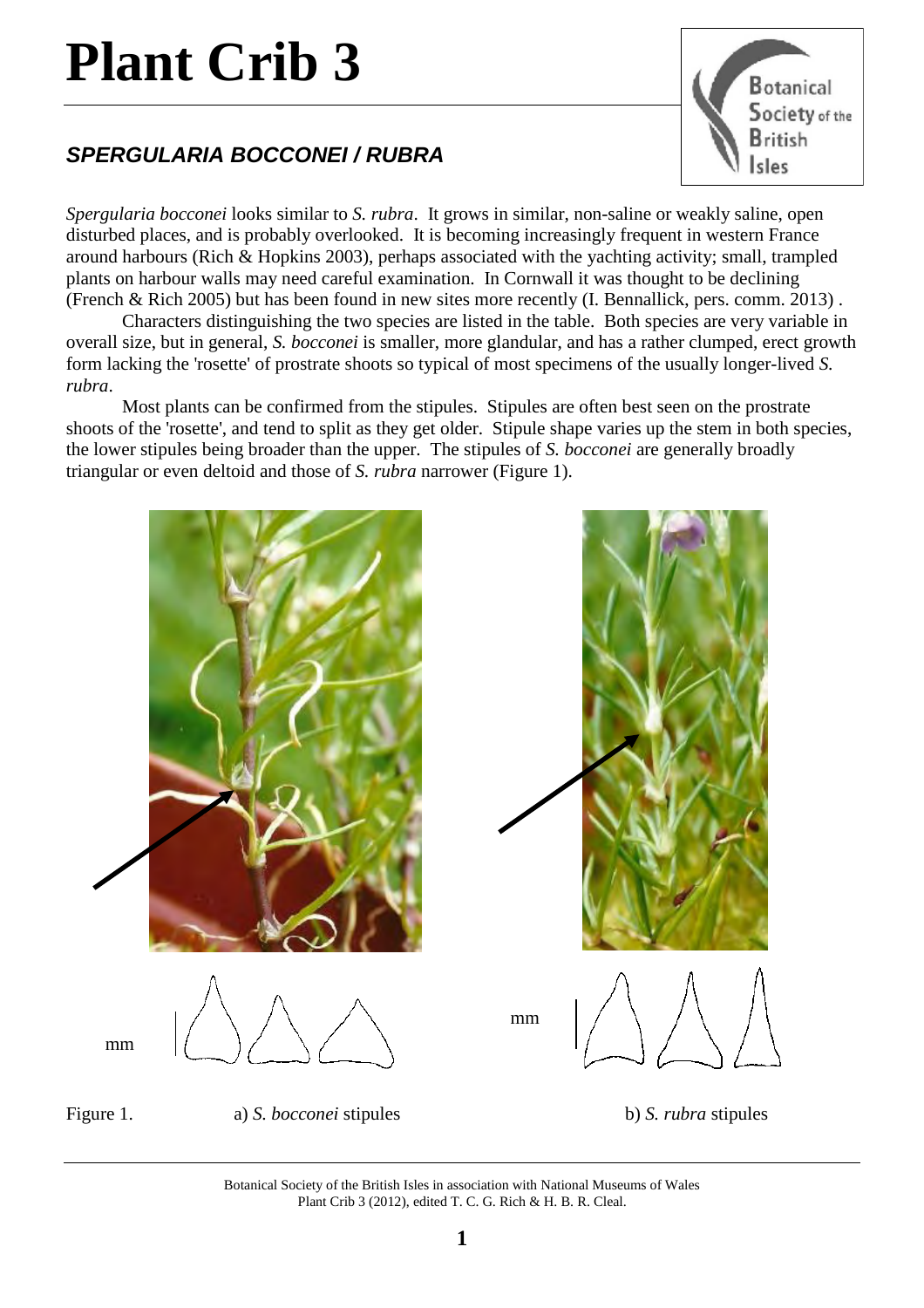## **Plant Crib 3**

The flowers of *S. bocconei* are usually pale pink rather than reddish, and the inflorescence is often swept to one side and has very small bracts (or lacks them altogether) in the axils of the stipules (Figure 2). The pedicels of the fruit in mid-inflorescence are about as long as the sepals (generally much longer in *S. rubra*; Figure 3).



Figure 2. *Spergularia bocconei* inflorescence showing secund flowers



Figure 3. *Spergularia rubra* inflorescence. Figure 4. Flowers of *S. bocconei* (left) and *S. rubra* (right) showing difference in size and colour

Botanical Society of the British Isles in association with National Museums of Wales Plant Crib 3 (2012), edited T. C. G. Rich & H. B. R. Cleal.